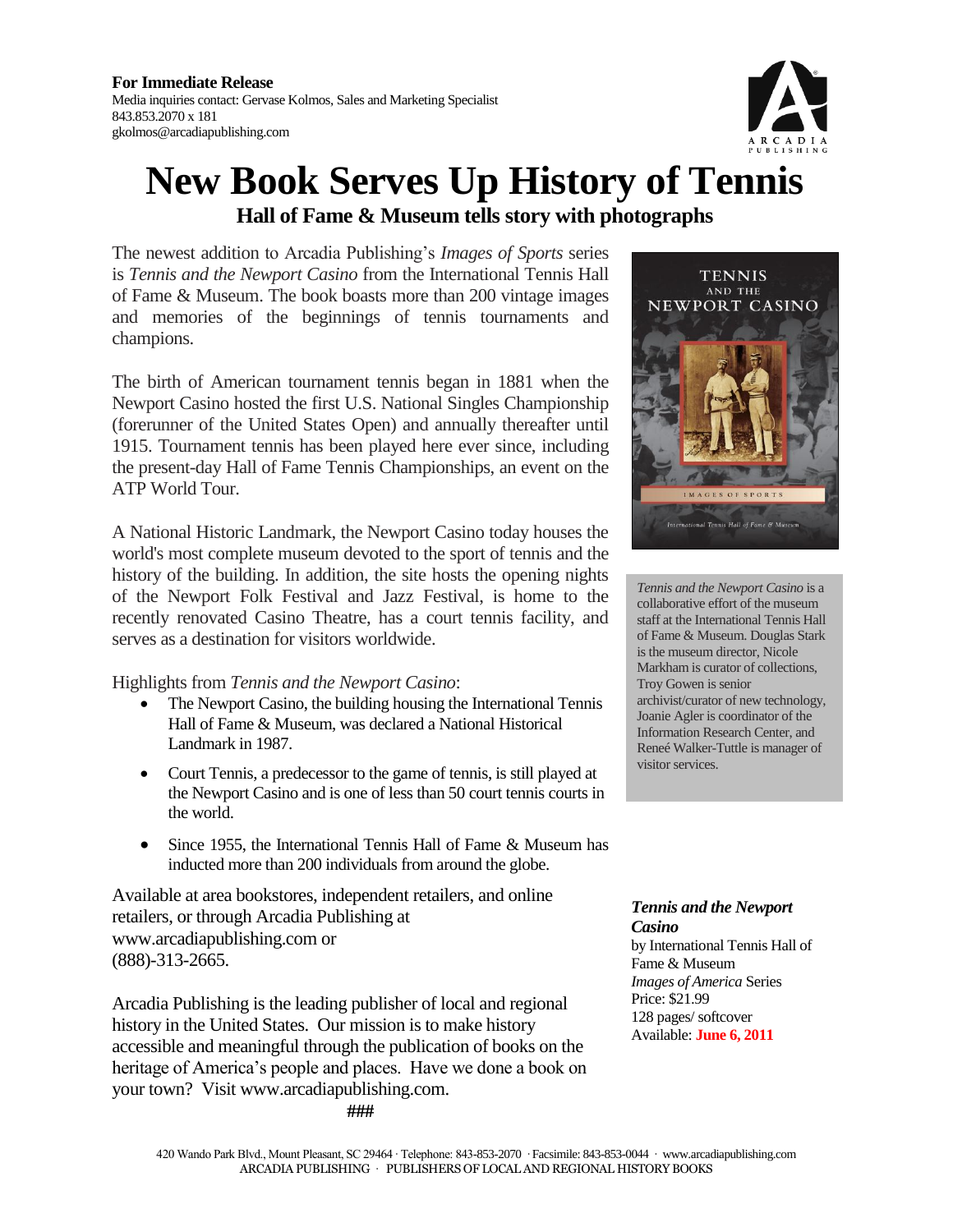

## **About the Authors of** *Tennis and the Newport Casino*

**Doug Stark** has worked in a number of capacities in three sports museums. First, at the Naismith Memorial Basketball Hall of Fame in Springfield, Mass, and then at the United States Golf Association Museum in Far Hills, N.J., he has been a part of capital projects that have reconceptualized and rebuilt two new sports museums. Presently, he is the Museum Director at the International Tennis Hall of Fame & Museum in Newport, Rhode Island. As the Museum Director, Doug oversees the dayto-day operation of the Museum and Information Research Center. He is



also directing the museum's pursuit of accreditation by the American Association of Museums. A native of Massachusetts, Doug is a graduate of Brandeis University where he received his B.A. in American history with a minor in the History of Art. He pursued graduate studies at New York University where he earned an M.A. in American history and dual certification in Museum Studies, and Archival Management, Historical Society Administration and Historical Editing. He holds an M.B.A. with a concentration in non-profit management from the University of Massachusetts at Amherst.



**Nicole Markham** received her B.A. in Classical and Near Eastern Archaeology from Bryn Mawr College. She interned at the UPENN Museum of Archaeology and Anthropology, and then pursued a Masters of Museum Studies at the University of Toronto. While residing in Canada, Nicole worked with the Bata Shoe Museum, the Ontario Workers Arts & Heritage Centre, and the Ontario Heritage Foundation/Ashbridge Estate. Following her return to the United States, Nicole worked with Cultural Resource Specialists (a Connecticut-based archaeology firm), participating in several excavations, including one at the Schaghticoke Tribal Nation

Reservation. She also served as a consultant for the Joseph N. Goff House Foundation in her hometown where her family (now in its  $10<sup>th</sup>$  generation) was original proprietors of Chatham, now East Hampton, Connecticut. In 2001, Nicole began her tenure at the International Tennis Hall of Fame & Museum as Curator of Collections. In this role, she is responsible for the day-to-day development, research, care, and management of the museum's permanent collection, and is also responsible for developing, coordinating, installing and management of the ITHF&M's exhibits. Ms. Markham lends her expertise and interest as an active board member of the International Sports Heritage Association (ISHA).